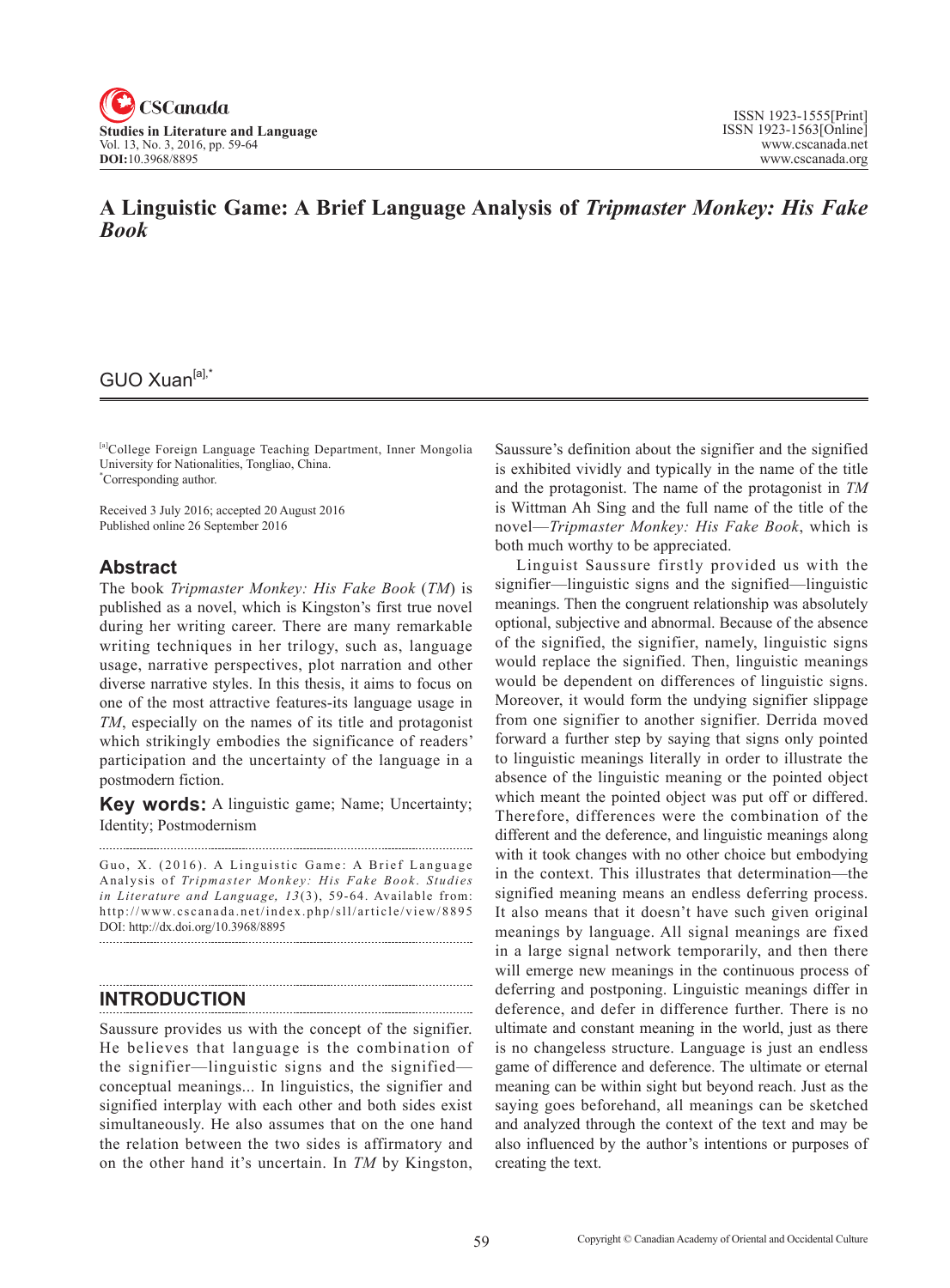# **1. THE NAME OF THE TITLE**

Under usual circumstances, the word trip implies journey (usually short), especially for pleasure (Hornby, 2002, p.520), in which the objective is to appreciate the scenery and entertain travelers, but here, the meaning of trip far surpasses its denotation. Here, trip is a pun. It refers to the space movement for Chinese people from homeland to the United States and also implies crossings between different boundaries, the interlacement for different cultures, some catabolic experiences and a kind of process in which Chinese Americans unceasingly change themselves, discover themselves and find the community cultural orientation for themselves in a new world where it is filled with historical ruptures, spatial-temporal crisscrosses and cultural changes. In a word, it means not just a kind of spatial movement, but also a kind of spiritual movement. Moreover, in American idioms, it can also indicate drug addicts' experiences in illusions. In the Counterculture Movement of the United States in 1960s, the writers of the lost-generation frequently took drugs to enable themselves to experience the illusions. It was believed that in this kind of state, they could be much more creative. Owing to this, the word tripping can be comprehended as the possibility of exploiting and questing the intelligence and cultivating personality and creativity. The word "master" in the title can be stated as several meanings in use senses, but here, together with "trip", it can be explained as a professional tourist. Namely, that "tripmaster" means a professional tourist, and at the same time, through the whole text the other potential meaning of this word occurs—a guider of the trip. For the first meaning, literally, it points out that the protagonist is traveling among western American cities, while, potentially, some other understandings will be stated afterwards. It indicates that the protagonist is enjoying a sightseeing tour in the human beings' cultural classics in history—both including eastern and western classic cultures. It directs that the protagonist is traveling spiritually just like the writers of the lost-generation. For the other meaning, the guider of the trip, to be specific, it means that the protagonist is a guider in the drug illusion in order to make their escape from the hurt caused by as drug addicts. It also expresses that the protagonist is a guider for the lost-readers or audiences in the text reading trip or thinking trip and so on. Generally, the protagonist is a playwright or we can say that his final ideal dream is to produce plays and dramas on the stage of the United States and more significantly, in the end, his dream has come true. Thus, the word "tripmaster" shows that the protagonist is trying to guide his own ideal dream of his career trip and most importantly give guidance to the rest of Chinese Americans who are living in self-loss both coming from the reality and the spirit. To a further step, it also implies that the protagonist helps all Chinese Americans search for their long-lost cultural identity. He himself is trying his best to put such an action into

practice. Thus, here, the meanings of this vocabulary "tripmaster" coined by Kingston are much more complicated.

Moreover, the word "monkey" in the title is so familiar to us. Even a kid can know monkeys very well, let alone the adult readers. But, here, the word "monkey" used by Kingston is not the meaning we are familiar with. It's not pointing a kind of animal which is a member of a group in the creature world. It is much similar to human beings in appearance and it is a type of small long-tailed tree-climbing animal. It indicates handsome Monkey King who appears in one of Four Chinese traditional classics, *Journey to the West.* At the beginning of the novel, when the protagonist invites Nancy to pay for a visit in his house, he calls himself as "Monkey King" and also behaves as "Monkey King". The protagonist says in the novel that "I am really: the present-day U.S.A. in carnation of the King of the Monkeys." (Kingston, 1989, p.33)

He sprang from the desk onto the chair and from the chair to the mattress and from the mattress up to the desk again, dragging his long arms and heavy knuckles. His head turned from side to side like a quick questioning monkey, then slower, like an Indian in a squat, waggling his head meaning yes-and-no. He picked a flea from behind an ear-is this a flea? —or is it the magic pole in its toothpick state that the King of the Monkeys keeps hidden behind his ear? (Kingston, 1989, p.32)

When Nancy shuts the door, leaves the protagonist's house, the monkeyish behaviors show again.

Alone, Wittman jumped off the table to the mattress, trampoline off that to the Gold Mountain trunk and onto the chair. Keep up the mood, not in liege to her. Elongating his chimp-like torso, he stretched for a look at himself in the built-in mirror on the door. He ruffled out his chair. Sao mang mang mang-key maw-lau. Skinny skinny monkey. "Bee-e-een!" he yelled, loud enough for her to hear. "Bee-e-een!" which is what Monkey yells when he changes. (Ibid., p.33-34)

In this way, the author not just connects this American work with Chinese culture, but builds close links between the protagonist and Monkey King in the characteristics of wisdom, courage, humor and the achievement of Monkey King targeting demons and seeking Buddhist scriptures. Just like Monkey King, who has "seventy-two changes", the protagonist also has "seventy-two changes". Monkey King has owned different types of incarnations, and Wittman's identity is endlessly changeable. He is a member of lost-generation experiencing "The Civil Movement". He is a campus poet reading in the railway carriage. He is a shop-assistant selling plaything in the toy department of the store. He is an unemployed city man. He is a playwright recreating Chinese Americans' history by his dramas. He constantly changes and shows his many-sided selves, including Chinese Americans' pluralism and fluidity in identity. Many-sided selves reconstruct Chinese Americans' subjective dignity and subvert its stiff recognition in the whites' society.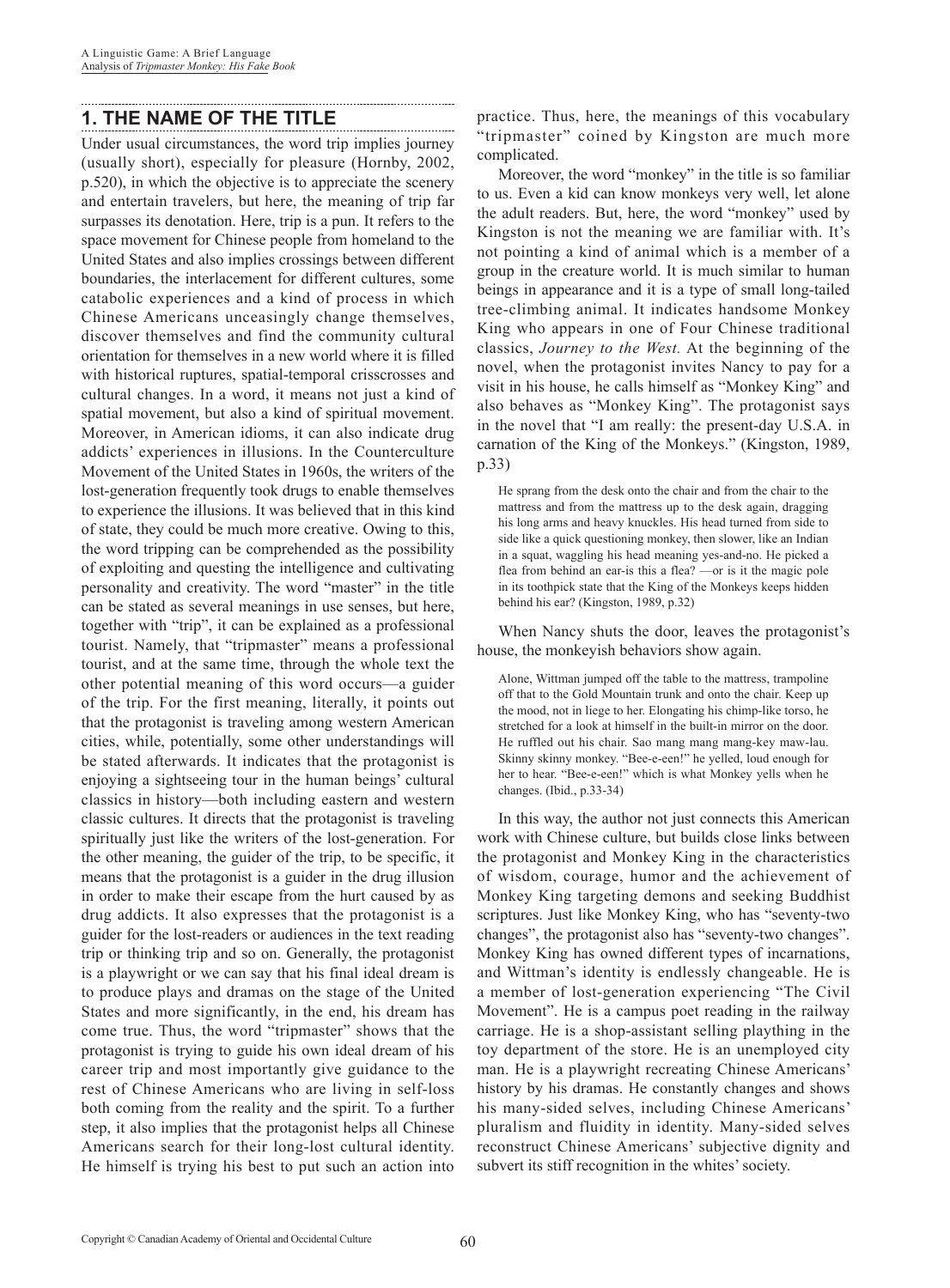In its subtitle, a phrase "fake book", this has various meanings, arrests readers' attention. The original meaning of the word "fake" is "not genuine" (Hornby, 2002, p.520). It means false or illegal, so when readers catch the first sight of it, they will feel bewildered. What is a "fake book" or what is a false book? In a visit, Kingston described this word as that the word was about a jazz term in music, which meant a lot of basic tones, songs and musical sounds usually improvised by jazz masters. Sometimes this was just the start of the musical tone, thereafter it's the improvisation. So she tried to create a book including a general plot, providing suggestions for social activities and thoughts. She hoped that it could lead to readers and let them improvise forward (Skenazy, 1998, p.81).

Therefore, "fake book" is explained as improvised melody including both the readers' improvised melody and the protagonist's improvised melody. The first one has already mentioned in the author's statement in the previous paragraph. Because the author applies some typical postmodern creative methods to the novel resulting in disorder, chaos or obscurity, etc. in the text reading. Therefore, in the reading process, it's necessary for readers to comprehend or analyze the author's meaning or intention here and there. It is the readers' improvised melody. For the second point, it may refer to two kinds of cultures: Chinese culture and American culture. During Wittman's creation, he borrows a large amount of Chinese elements from Chinese traditional classics, such as *Journey to the West, Water Margin and Romance of the Three Kingdoms.* At the same time, Kingston also assimilates the western culture and American films into her literary creation. Therefore, in the novel, there are so many movie names spoken out by Wittman, such as *Gold Rush, The Lady from Shanghai, Seven Samurai, Death of Night, The Twilight Zone, Invasion of the Body Snatchers, The Longest Day, Blood and Roses, Far From the Madding Crowd, Snow Country, The Time Machine*, etc. Wittman also cites the American great democratic poet, Walt Whitman's poetry lines. Kingston borrows a lot of phrases from Walt Whitman's *Leaves of Grass* as headlines of different chapters in the novel, for instance, *Trippers and Askers* for Chapter one, *Linguists and Contenders* for Chapter Two, *Ruby Long Legs' and Zeppelin's Song of the Open Road*"for Chapter Five and *A Song for Occupations* for Chapter Six. Wittman also models the Beat Generation on dressing-ups and life styles. In the description of the text in the beginning, we see such a weird protagonist. He is the bearded young man, has long hair, dresses like a hippie, takes drugs, and has no steady jobs, etc.. This is the protagonist's improvisation. This is also Kingston's intention on the subtitle, with which she hopes as soon as readers catch the first sight of this subtitle, and it will be just as they hear an exciting musical jazz song which arouses their desires and interests to go further into next steps and then grasp the gist of the work.

But furthermore, maybe what are being tucked away in our thought are some more implications of this phrase "his fake book" in the subtitle. As we all know, in the book *Journey to the West*, the final mission for Sun Wukong (Monkey King) together with Pigsy and Sandy is to protect Tripitaka (Tang Sanzang) in the pilgrimage for enlightenment. Finally, when they succeed in obtaining scriptures from Buddha, Sun Wukong has found that the scriptures are false, for there are no written words on them. What does this mean to the March of the Volunteers? Maybe it predicts that the trip is full of hardships, dangers and adventures. For Monkey King, "Tripmaster Monkey", it is a "false" trip on account of no-words scriptures. This allusion to our protagonist also shows "his false trip" from receiving education in colleges, making friends, even looking for a mate, looking for jobs, pursuing ideal dreams and reconstructing identities in a white-controlled society although he himself is an American who is born and grows up here. Although his country is an inclusive multi-national country in which the Blacks' legal rights can be acknowledged, his trip still has not fulfilled, no matter from his historical identity to his political identity. On this kind of circumstance, it also can be said that it is "false" for the people's identity who is Chinese descents but Americans who have Americanness. As a "Tripmaster Monkey", representing all Chinese Americans like himself in the trip of realizing the acknowledgement of their identity, he is false over the past years. Just as March of the Volunteers, they must suffer all eighty-one disasters in their pilgrim trip guided by Monkey King, they can get true scriptures. Thus, Chinese Americans must experience the mistreatment, discrimination and difficulties. Then, through their struggling, striving and great efforts, they can get the real identity as a real American rather than only a Chinese American. In this process, the protagonist, Wittman is the very guider who is a representative of all Chinese Americans to help them fulfill the final goal at last. So here, it's a pun in the subtitle of the novel.

In a word, at the first glance of the text, the author has brought full use of her adept ability into playing language games. Although, previously, we have already made analysis of the title nearly word by word, it's still hard to reach into just one option or answer for explaining the use of each word. Kingston's exquisite language skills are extremely dazzling.

It is just appropriate to correspond with the theory given by Saussure and Derrida. "Trip", "master", monkey", and "fake", all the meanings of these words or linguistic signs are just assured in a large signal network temporarily, then they are constantly differed or deferred just like the signifier and signified. No matter what kind of language games and what options for the text are, the author of fiction entirely utilizes this linguistic selective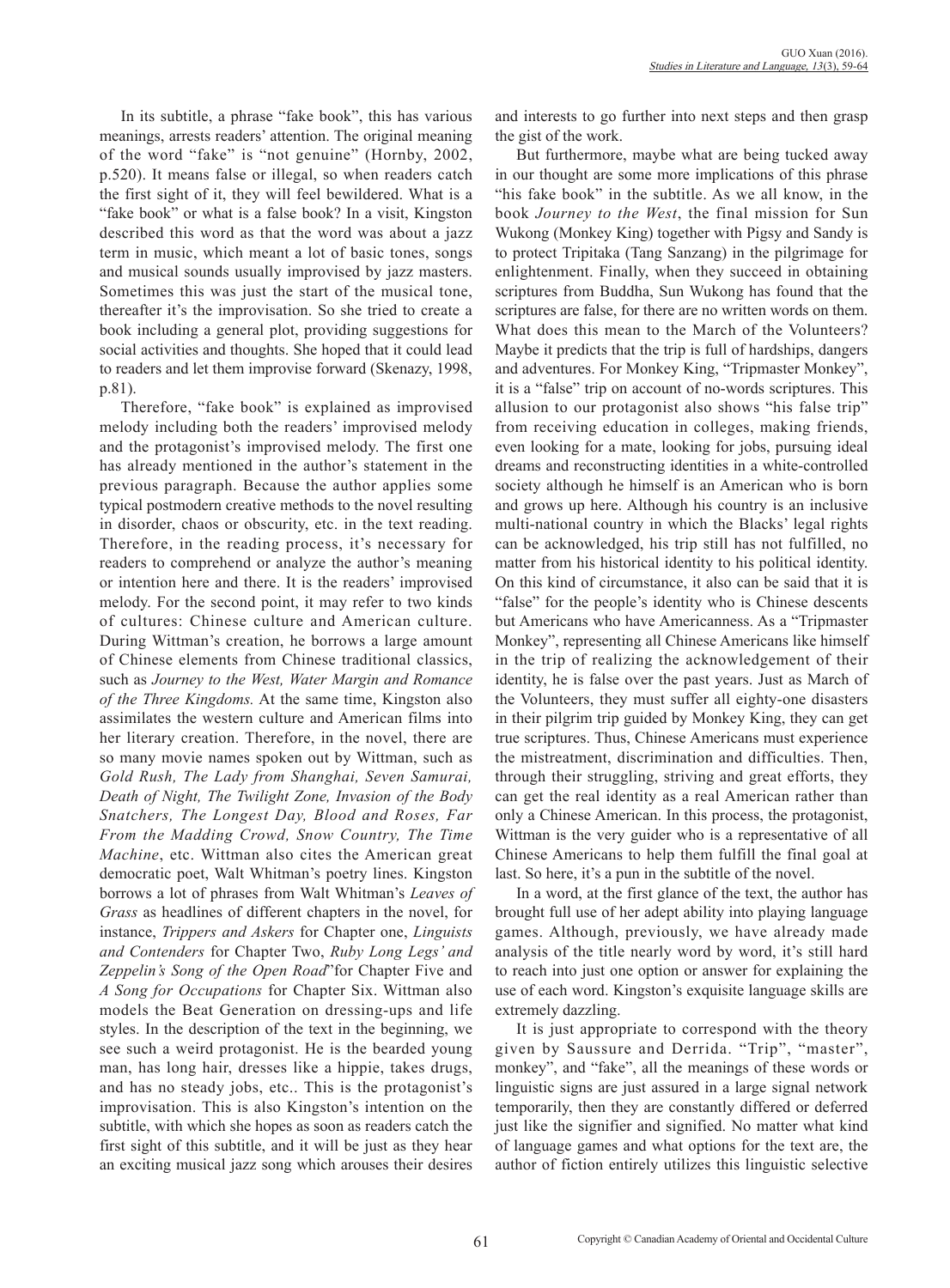process for the purpose of serving the theme of the fiction. In *TM*, the theme is explained as the following. The kernel part of it is that Chinese Americans claim their identity national identity, rather than in culture, then, to be exact, it goes beyond it. Kingston has fixed her creation on American culture. There is a saying by Wittman in his One-Man Show:

Once and for all: I am not oriental. An oriental is antipodal. I am a human being standing right here on land which I belong to and which belongs to me. I am not an oriental antipode. (Kingston, 1989, pp.326-327)

Sojourners no more but. Immigration got fooled yet. You not be Overseas Chinese. You be here. You're here to stay. I am deeply, indigenously here. And my mother and father are indigenous, and most of my grandparents and great-grandparents , indigenous. Native Sons and Daughters of the Golden State. Which was a name our ancestors made up to counteract those racists, the Native Sons and Daughters of the Golden West. We want a name somewhat like that but shorter and more than California, the entire U.S.A.-ours. (Ibid., p. 327)

Kingston's literary creation is one organic part of American literary. It also seems to say that she is desirous to set up a community—a multi-national and multicultural American community, in which Asian Americans, Chinese Americans, Black people, other minority ethical groups and white people are all Americans. They are all equal. When Kingston is fighting for obtaining Chinese Americans' national identity, she also elaborates their cultural hybridity and striving for an independent cultural group. For this reason, all her stylistic skills serve it. The name of the protagonist in *TM* is also another obvious case to this end.

### **2. THE NAME OF THE PROTAGONIST**

The name of the protagonist is Wittman Ah Sing. It is a very interesting name, probably because every word in it is so familiar to us, but if they are put together, it's foreign to us. Thus, it will be very fascinating and absolutely meaningful to the concrete analysis of it. The name "Wittman Ah Sing" is also like a linguistic game there are three words and each of them carries a single meaning, but according to the context, these three words altogether have a multitude of meanings. In Chapter Nine "One-Man Show", Wittman Ah Sing explains his name to his audiences.

I'm one of the American Ah Sings. Probably there are no Ah Sings in China. You may laugh behind my family's back, that we keep the Ah and think it means something. I know it's just a sound. A vocative that goes in front of everyone's names. Ah Smith. Ah Jones. Everyone has an Ah, only our family writes ours down. In that Ah, you can hear we had an ancestor who left a country where the language has sounds that don't mean anything-la and ma and wa-like music. Alone and illiterate, he went where no one other Chinese was. Nobody to set him straight. When his new friends asked him his name, he remembered that those who wanted him had called, "Ah Sing." So he told the school-marm, "Ah Sing, ma'am", and she wrote

down for him the two syllables of a new American name. (Ibid., p.307)

In Wittman's words, it seems that the vocative "Ah" is just a prefix of a surname rather than a family name. The vocative "Ah" functions to show the affectionate color. The protagonist's name is a typical case in combination of Chinese and American culture. Firstly, it is a parody on a great American democratic poet, Walt Whitman. Wittman's father gives his son this name in the hope of realizing his great respect and great expectation. While Whitman sings for the whole America as well as the ordinary American people. He advocates democracy and equality. Whitman's strong ambition is incisively and vividly embodied in his great work *Leaves of Grass,*  portraying all kinds of people in America and trying to create the national identity for America. Whitman says: "I celebrate myself, and sing myself." (Whitman, n.d., p.327) These are what Wittman wants to do and wants to say. This parody can function in inheriting the American culture and embodying the protagonist's Americanness. In the novel, Wittman says to Siew Loong:

"Okay," said Wittman. "I act you theater; you act me theater. Only one thing but. You are going to stay F.O.B. as long as you hear and say "Revolution," and be thinking 1911, 1949. Forget Tobacco Shit War and Kung Fu War. Seventeen seventy-six, Siew Loong, July 4-our Revolution. We all the same Americans, you sabe? Get it? (Ibid., pp.201-202)

In "One-Man Show", Wittman also says:

We mustn't call ourselves "Chinese" among those who are ready to send us back to where they think we came from. But "Chinese-American" takes too long. Nobody says or hears past the first past. And "Chinese-American" is inaccurate-as if we could have two countries. We need to take the hyphen out- "Chinese American." "American," the noun, and "Chinese," the adjective. (Ibid., p.327)

Secondly, it can be also reflected in Chinese culture. In the south of China, "Ah" usually accompanies people's surnames, which show a kind of affection and intimacy among people. Furthermore, "Ah Sing" has been known to many Americans at that time. A restaurant owner and leader of San Francisco's Chinese community, his name is Norman Asing, who fought against the immigration restriction in 1852. He wrote an essay in which he utilized the rhetoric of "The Declaration of Independence" and U.S. Constitution to the governor of the state for trying to protect his people from the unequal immigration restriction. Just like Norman Asing, the protagonist's name "Ah Sing" has the resemblance; hence, Kingston bestows "Ah Sing" to him, in the hope of his fighting against racism and marginalization for his people after a century. At the same time, "Ah Sing" is the rewriting of "Ah Sin", who does a crafty Chinese gambler firstly exist in a poem by Bret Harte, an famous American author in  $19<sup>th</sup>$  century. This is a kind of irony in order to destroy the stereotype of Chinese Americans who were usually effeminate, deceitful or self-denial in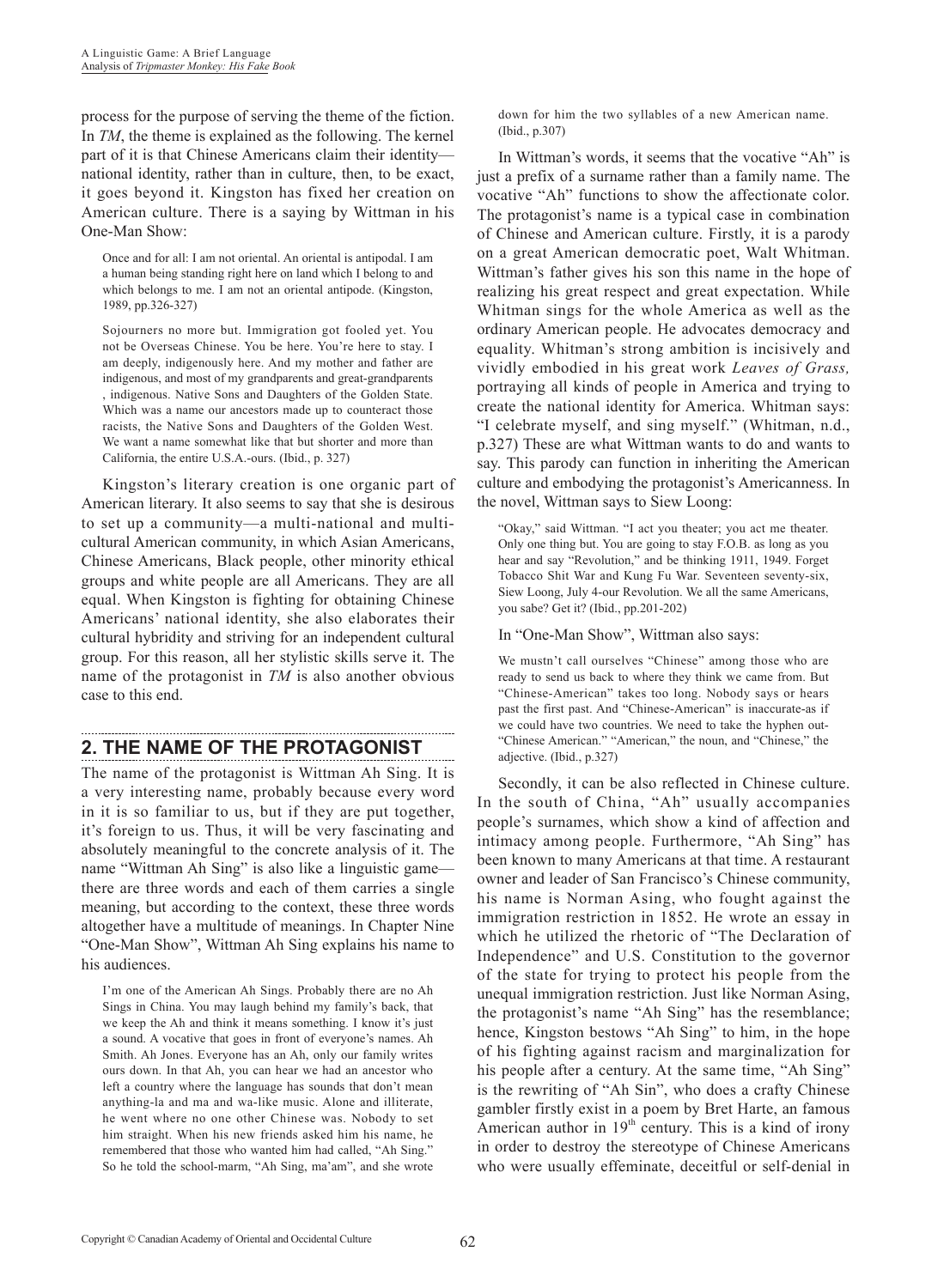white Americans' eyes shown in some books and other channels. Kingston intends to create such a completely new image of Chinese Americans as masculine, neversilent and confident in striving for their equal position and legal status. In addition to this, "Ah Sing" in Chinese sounds like "Ah Xin", or "Ah Xing", which mean that owing to the protagonist's continuous and persistent striving and efforts, he will finally, with expectations, open a new era for Chinese Americans and in this era, he, together with his companions, will be a new person rather than a traditional Chinese American. In this sense, he is unwilling to deny his Chineseness in his bloodship, furthermore, he is willing to be a new Chinese American in his national identity. Moreover, "Ah Xing" means a star. The protagonist is seen as a star. What kind of star? A theater star, a culture star and a new Chinese American star. Through his hard work in theater and culture, he will be able to lighten his theater garden utilizing all kinds of affordable sources—both from the Chinese and Americans. He will shed the brilliant light in the dark sky of Chinese Americans' silent world.

Beyond that, "Ah" bears a certain resemblance to the English first-pronoun, "I", and for this reason, it stresses the "self-hood" or "individualism" which is also a kind of symbolization in the United States. Then, as an American, the protagonist calls upon all Chinese Americans to find out their identity as true Americans. Moreover, in English vocabularies, "sing" usually occurs in such phrases as "sing a song". In the novel, the protagonist also "sings a song"—singing a song of democracy and equality echoing the opening line of the first inscription of Whitman's *Leaves of Grass*: "One's self I sing, a simple separate person, / Yet, utter the word Democratic, the word En Masse." (Wang, 2008, p.37) It is also attractive for us to concern with the word "witt" except for the factors stated before, which has a resemblance in pronunciation and rewriting in spelling of "Whitman". There is another kind of indication in it. It means the intelligence of the protagonist. He is one of the acculturated fifthgeneration of Chinese Americans. He has graduated from Berkeley and majored in English. He is a playwright with a capability of producing dramas. He is a new and witty Chinese American different from the traditional stereotyped Chinese American who, as an immigrant, worked in laundry, Chinese restaurant, etc. of Chinatown. He has the brilliant hope to keep his feet to survive and develop in his own land as a leader and model to all Chinese Americans.

Here, Kingston places a hybridity in the protagonist's name. It is a kind of combination of the name of great American poet "Whitman" and a typical Chinese name "Ah Sing". Kingston mixes the order of the protagonist's name—the customary family name as the surname and vice versa. The name of the protagonist highlights the new significance in the process of blending and assimilating

with two different kinds of cultures. It can break the hegemony of the western voice, which has made the Chinese Americans' voice with hybridity. The new voice possesses the same legitimacy like the western voice. We can even say that Kingston breaks the strict limitation with the protagonist's name with hybridity in the process of the hybridity between the western culture and Chinese culture. What's more, she redefines the new cultural identity of Chinese Americans in an ambiguous space, namely, the third space.

## **CONCLUSION**

At the first look at the title, it may be so confusing and lost to all readers, because it's just uncertain and everything is uncertain, which is one of the remarkable features of the postmodernist fictions. To postmodernists, they depend on fixed meanings during the process of readers' endless searching and unscrambles in the text reading. According to an important viewpoint about Theories of Discourse in postmodernist linguistic philosophy, linguistic signs gradually lose their function in representing surface features and not any more point out their meanings by themselves. Any spoken or written word, including writing itself, is lost in an endless chain of the signifier. It means that any postmodernist text doesn't have an organic meaningful centre. The meaning of the text is not going to come from the creation of the author himself or herself, but from the reading and unscrambles of the text by readers. Anyone has the chance and possibility to make any explanation of the text. Postmodernist readers, holding a kind of critical and creative attitude, explore the extra-meaning of the text. Most important of all, they rewrite the original text through their subjective construction of the meanings. As a postmodernist fiction, *TM* certainly shows its distinctive postmodernist stylistic characteristics in many aspects. Further into its body of the text, its striking postmodernist stylistic characteristics will be more and more enchanting and fascinating.

Through the analysis above from the perspective of the names in the title and the protagonist, Kingston unfolds a striking linguistic picture in front of readers. That seems the linguistic game is out of intention, truly it is with the writer's purpose in which readers unconsciously participate. The significance inside it can be interpreted by the readers themselves, which, also to some extent, embodies the spectacular feature of the postmodern fictions - the certainty of the language is fading away.

### **REFERENCES**

Hornby, A. S. (2002). *Oxford advanced learner's English-Chinese dictionary*  $(4<sup>th</sup>$  ed.) (B. D. Li, Trans.). Beijing: the Commercial Press, Oxford: Oxford University Press.